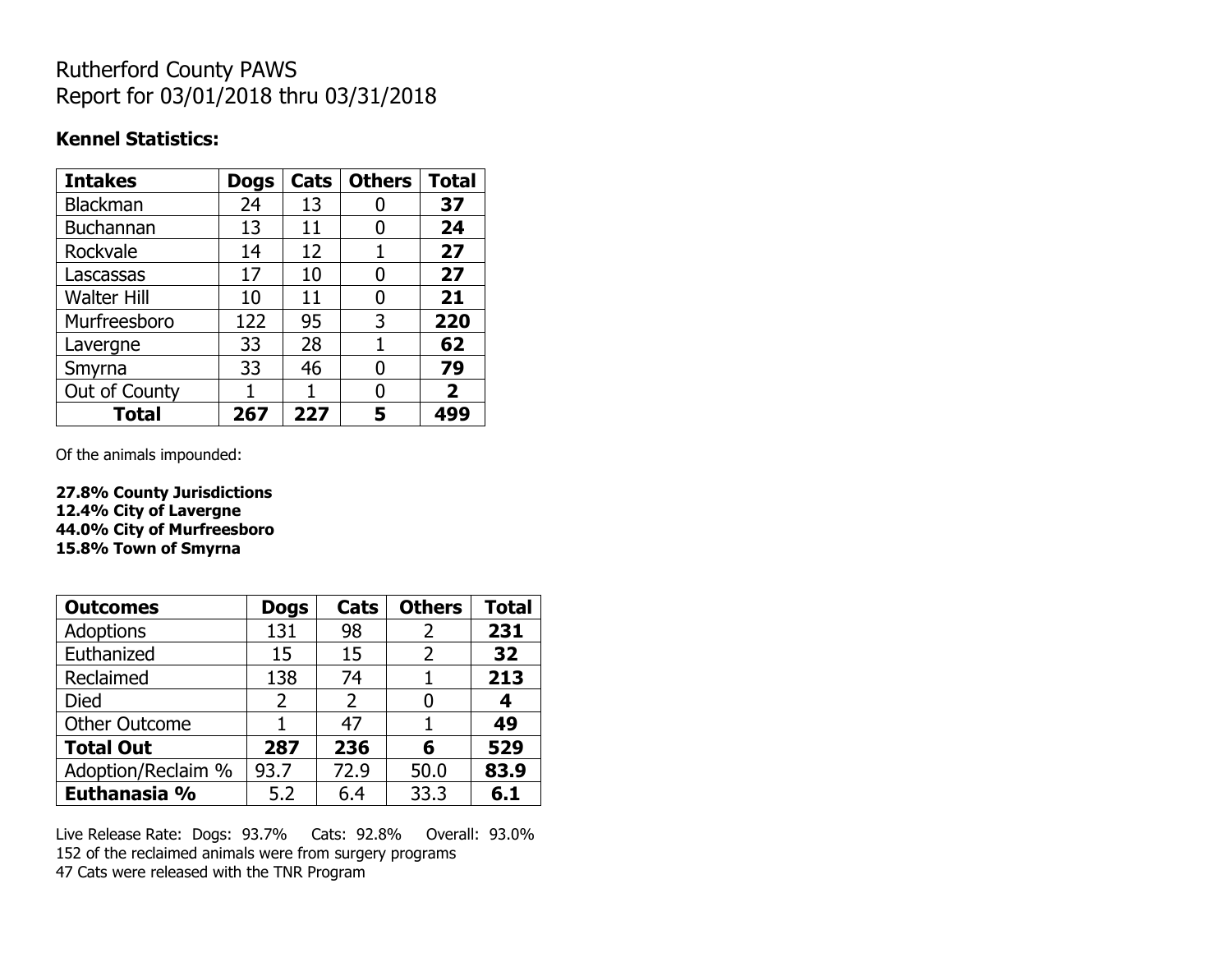Animals left in shelter on 03/31/2018: 30

2217 People visited the shelter looking for a lost /new pet.

2306 Logged calls/voice mails for the month.

### **Activity Report by Jurisdiction:**

| Zones           | <b>Calls Received</b> | Calls Completed |
|-----------------|-----------------------|-----------------|
| <b>Blackman</b> | 199                   | 207             |
| Buchannan       | 76                    | 78              |
| Lavergne        | 199                   | 206             |
| Lascassas       | 89                    | 97              |
| Murfreesboro    | 607                   | 614             |
| Rockvale        | 111                   | 111             |
| Smyrna          | 132                   | 142             |
| Walter Hill     | 103                   | 106             |
| Out of Area     | 22                    | 22              |
| <b>Total</b>    | 1538                  | 1583            |

38.7% County Jurisdictions 12.9% City of Lavergne 39.8% City of Murfreesboro 8.6% Town of Smyrna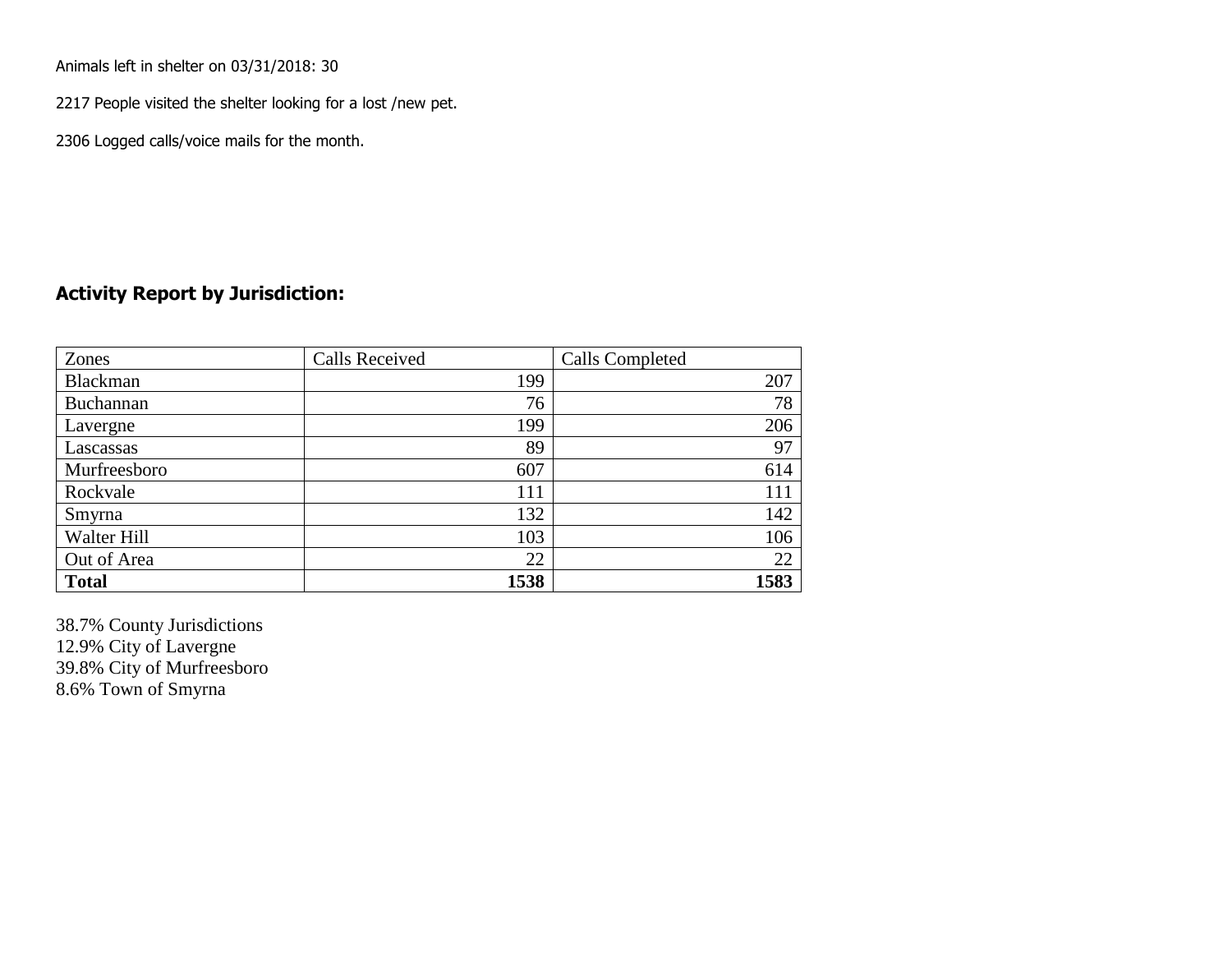## **Mileage:**

| <b>Officer</b> | <b>Miles</b>   |
|----------------|----------------|
| 422            | 6              |
| 423            | 1569           |
| 424            | 2133           |
| 425            | 1540           |
| 426            | $\overline{0}$ |
| 427            | 1333           |
| 428            | 1885           |
| 429            | 28             |
| 430            | 1070           |
| 431            | 1927           |
|                |                |
|                |                |
|                |                |
|                |                |
|                |                |
|                |                |
|                |                |
| <b>Total</b>   | 11491          |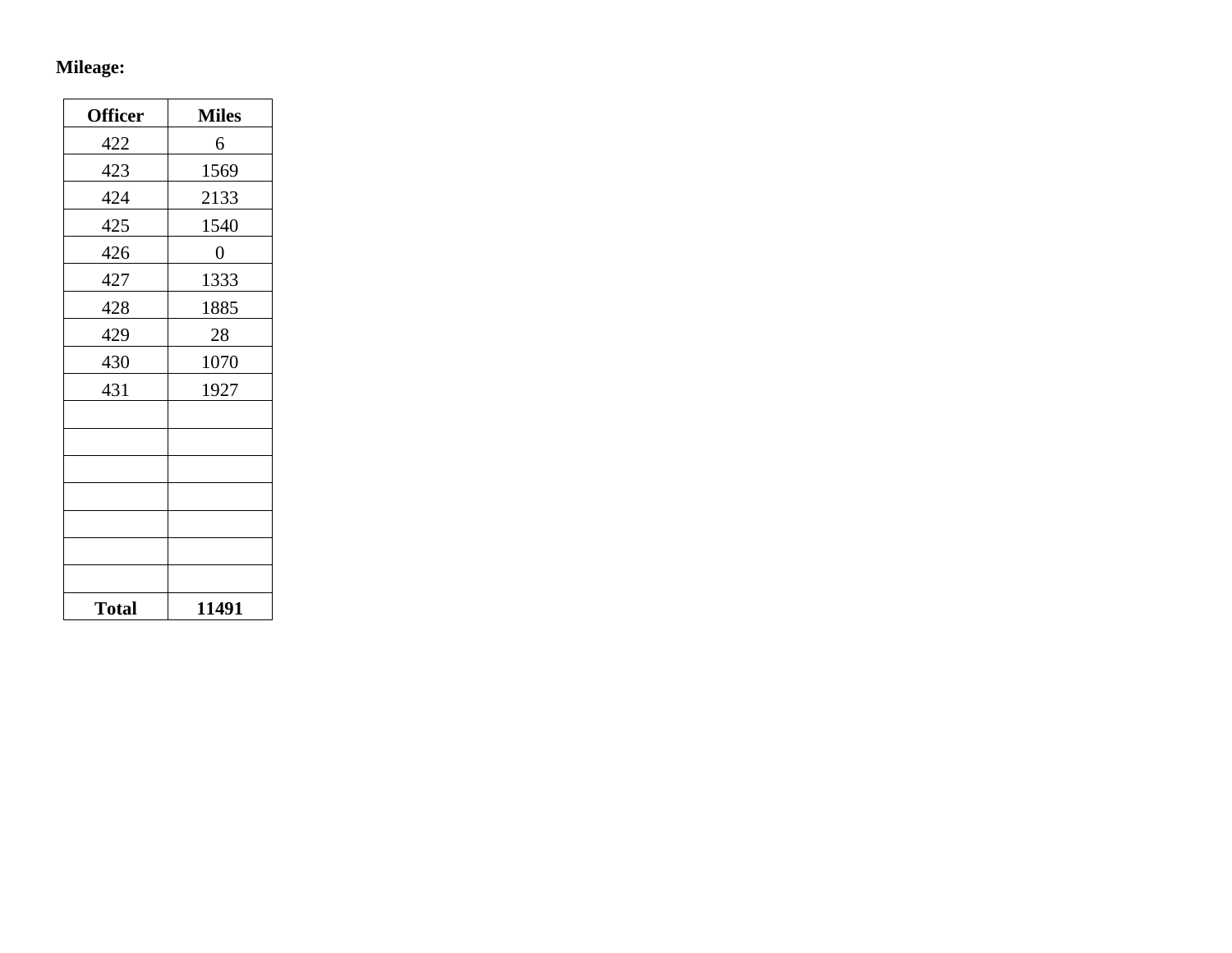# Fiscal Year-to-Date Report 07/01/2017 thru 03/31/2018

### **Kennel Statistics:**

| <b>Intakes</b>     | <b>Dogs</b> | Cats | <b>Others</b> | <b>Total</b> |
|--------------------|-------------|------|---------------|--------------|
| Blackman           | 178         | 154  | 7             | 339          |
| <b>Buchannan</b>   | 131         | 114  | 19            | 264          |
| Rockvale           | 143         | 213  | 14            | 370          |
| Lascassas          | 120         | 242  | 8             | 370          |
| <b>Walter Hill</b> | 74          | 129  | 1             | 204          |
| Murfreesboro       | 1067        | 1170 | 73            | 2310         |
| Lavergne           | 239         | 268  | 12            | 519          |
| Smyrna             | 292         | 463  | 27            | 782          |
| Out of County      | 42          | 50   | 1             | 93           |
| <b>Total</b>       | 2286        | 2803 | 162           | 5251         |

Of the animals impounded since July 01:

**31.2% County Jurisdictions 9.9% City of Lavergne 44.0% City of Murfreesboro**

**14.9% Town of Smyrna**

| <b>Outcomes</b>      | <b>Dogs</b> | Cats | <b>Others</b> | <b>Total</b> |
|----------------------|-------------|------|---------------|--------------|
| <b>Adoptions</b>     | 1273        | 1466 | 60            | 2799         |
| Euthanized           | 166         | 212  | 26            | 404          |
| Reclaimed            | 865         | 501  | 3             | 1369         |
| Died                 | 17          | 103  | 9             | 129          |
| <b>Other Outcome</b> | 19          | 593  | 71            | 683          |
| <b>Total Out</b>     | 2340        | 2875 | 169           | 5384         |
| Adoption/Reclaim %   | 91.4        | 68.4 | 37.3          | 77.4         |
| Euthanasia %         | 7.1         | 7.4  | 15.4          | 7.5          |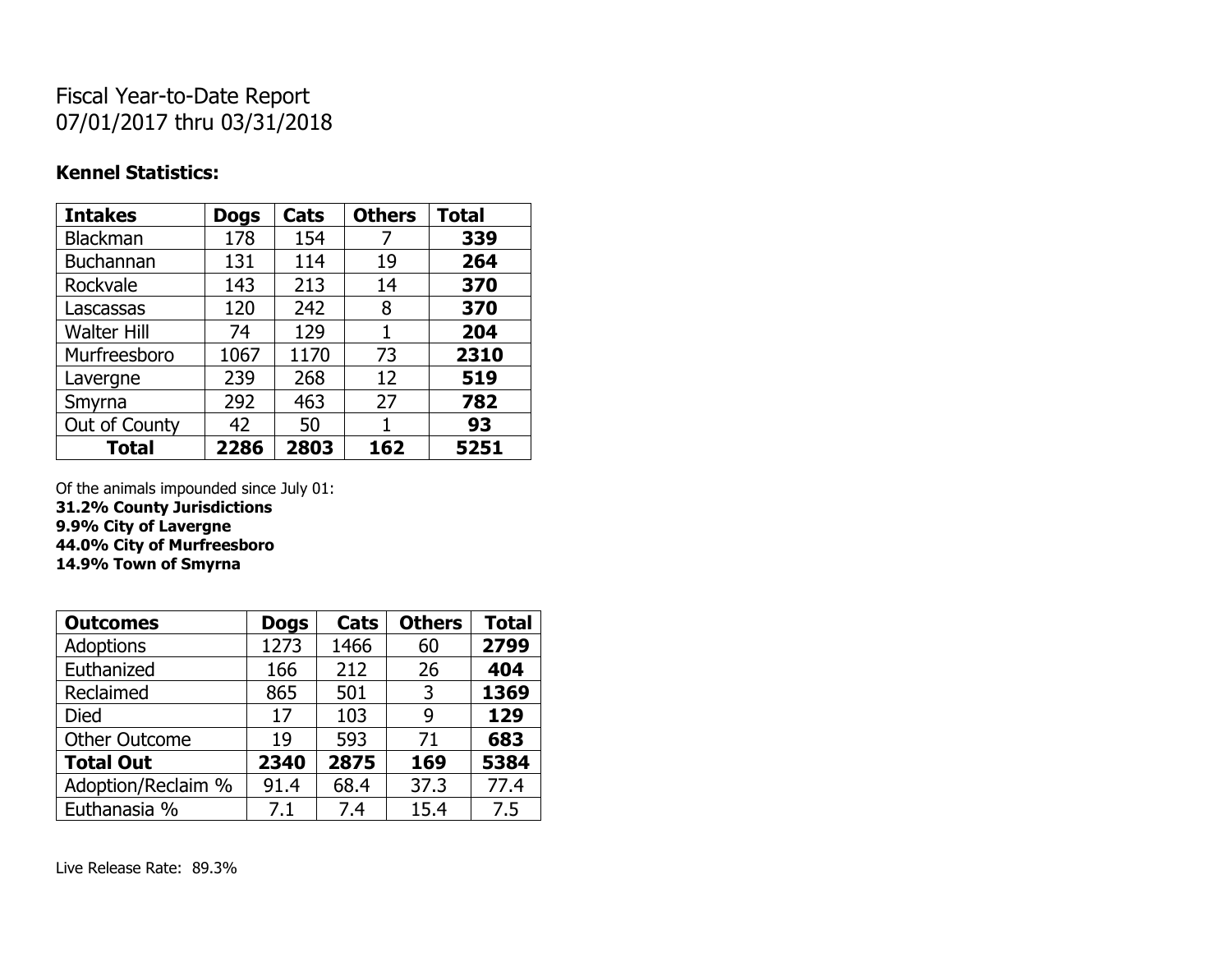16053 People have visited the shelter since July 01, 2017 looking for a lost /new pet.

17456 Logged calls/voice mails since July 01, 2017.

## **Activity Report by Jurisdiction:**

| Zones           | <b>Calls Received</b> | Calls Completed |
|-----------------|-----------------------|-----------------|
| <b>Blackman</b> | 1725                  | 1730            |
| Buchannan       | 1089                  | 1088            |
| Lavergne        | 2022                  | 2022            |
| Lascassas       | 1087                  | 1093            |
| Murfreesboro    | 5128                  | 5120            |
| Rockvale        | 1246                  | 1245            |
| Smyrna          | 1803                  | 1809            |
| Walter Hill     | 859                   | 858             |
| Out of Area     | 158                   | 158             |
| <b>Total</b>    | 15117                 | 15123           |

% County Jurisdictions

% City of Lavergne

% City of Murfreesboro

% Town of Smyrna